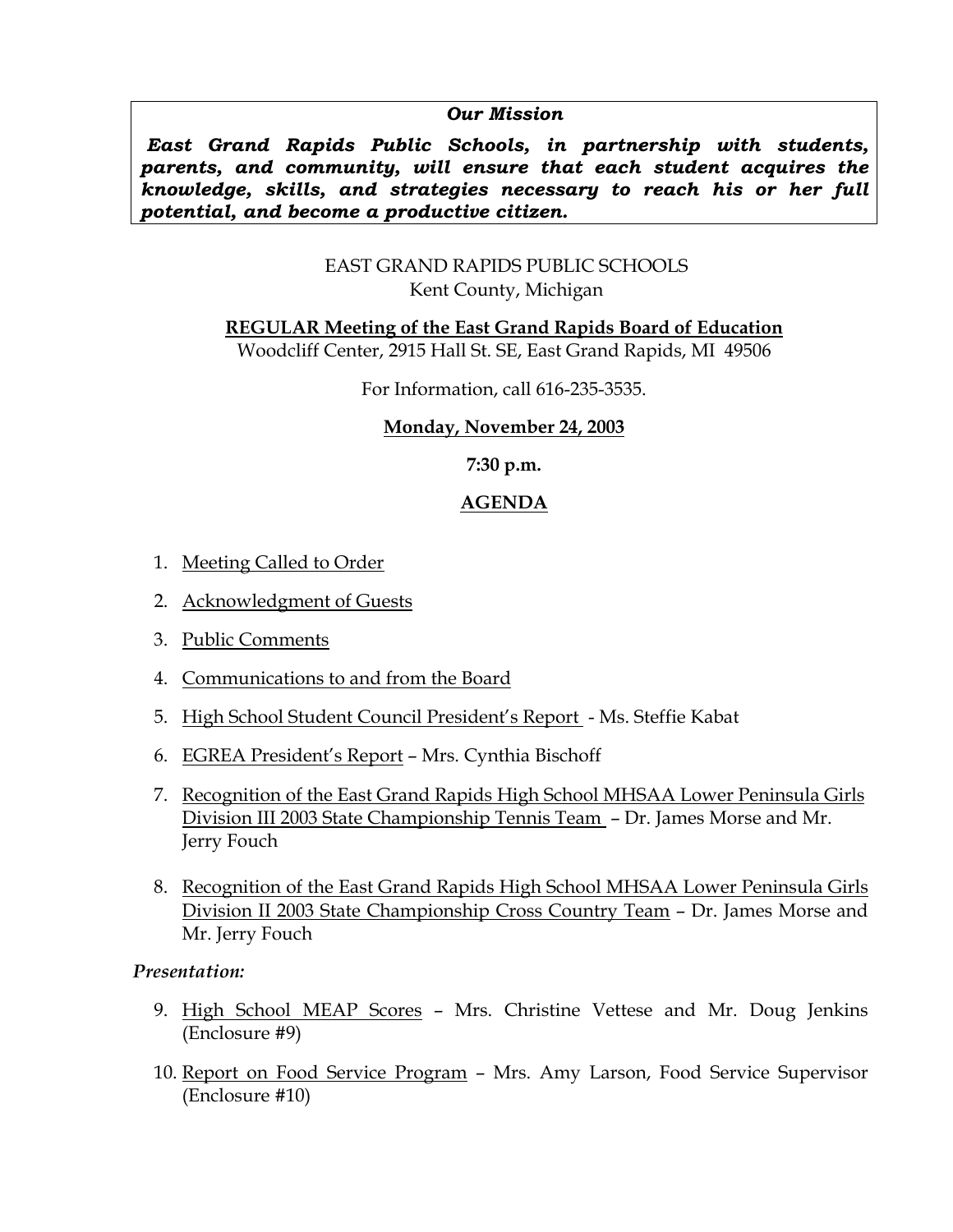# *Action Items - Consent Agenda:*

| Background: | In order to save time during the meeting, we are using a    |
|-------------|-------------------------------------------------------------|
|             | Consent Agenda. Items in the Consent Agenda include         |
|             | those that are routine or have been previously discussed by |
|             | the Board of Education. Any Board Member may request to     |
|             | have any item removed for a separate discussion and vote.   |
|             |                                                             |

 Recommendation: Motion to approve items in the Consent Agenda Numbers  $11$ \_through  $14$ .

#### 11. Approval of Minutes of REGULAR MEETING of 10/27/03 (Enclosure #11)

- 12. Approval of October Payment of Bills (Enclosure #12)
- 13. Approval of Maternity Leave of Absence Mrs. Susan Stearns
	- Background: Under the provisions of the Master Agreement in Article 15, Section M, Mrs. Susan L. Stearns is requesting a maternity leave of absence for approximately six weeks following the birth of her child and an unpaid child-care leave for an additional six weeks, ending April 1, 2004. (Enclosure #13)
	- Recommendation: Motion to approve the recommendation to grant to Mrs. Susan Stearns a maternity/child care leave of absence upon the recommendation of the Superintendent.
- 14. Acceptance of a Child-Care Leave of Absence Mrs. Kristine Greiffendorf
	- Background: Under the provisions of the Master Agreement in Article 15, Section M, Mrs. Kristine A. Greiffendorf is requesting an extension of a part-time, unpaid child-care leave of absence beginning October 27, 2003 until January 5, 2004. (Enclosure #14)
	- Recommendation: Motion to approve the recommendation to grant to Mrs. Greiffendorf an extension of a part-time, unpaid child-care leave of absence upon the recommendation of the Superintendent.

#### *Other Action Items:*

- 15. 2002-2003 Audit Report
	- Background: The audit was completed by Hungerford, Aldrin, Nichols & Carter, P.C. this fall. The Board Finance Committee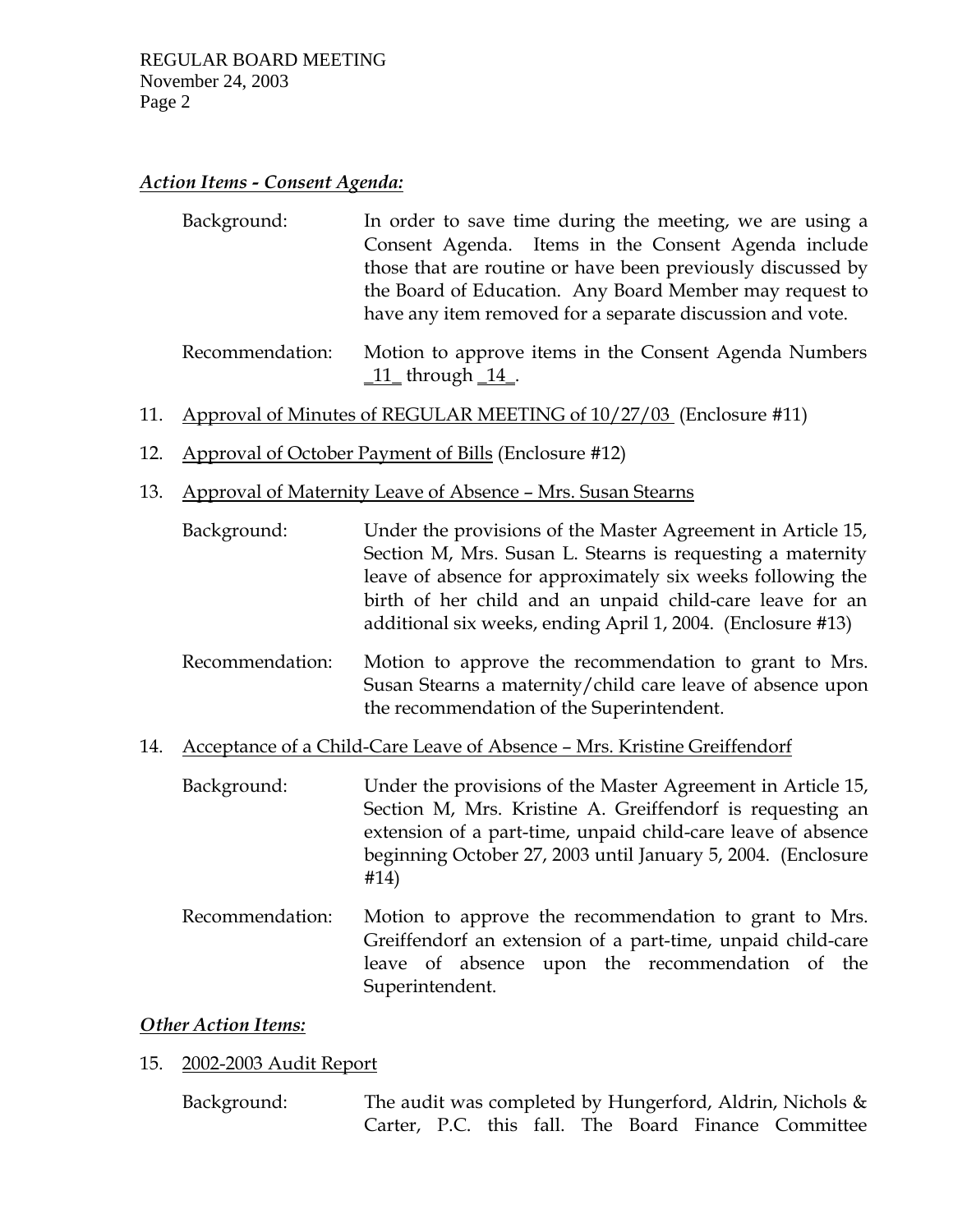reviewed the report and recommends that the Board of Education receive the 2002-2003 Audit Report.

- Recommendation: Motion to receive the 2002-2003 Audit Report as presented and recommended by the Board Finance Committee and Superintendent.
- 16. Update on 1999 Bond and Approval of Purchase of Technology Equipment
	- Background: Mr. Jenkins will provide a review of the technology equipment purchased through the 1999 Bond issue and recommend equipment for Wealthy Elementary School and the District technology infrastructure. (Enclosure #16)
	- Recommendation: Motion to approve the purchase of technology equipment for Wealthy Elementary School and the District technology infrastructure as presented in Enclosure #16 as recommended by the Board Finance Committee and Superintendent.
- 17. Second Reading and Approval of Revised Board Policy #8320 Student Use of Electronic Communication Devices
	- Background: The Board discussed a few changes at the first reading of Board Policy #8320 – Student Use of Electronic Communication Devices at the regular meeting on October 27, 2003. Those changes have been incorporated. (Enclosure #17)
	- Recommendation: Motion to approve Board Policy #8320 Student Use of Electronic Communication Devices as recommended by the Board Policy Committee and the Superintendent.
- 18. Second Reading and Approval of New Board Policy #5250 Employee Use of Electronic Communication Devices
	- Background: The Board reviewed Policy #5250 Employee Use of Electronic Communication Devices at the regular meeting on October 27, 2003. (Enclosure #18)
	- Recommendation: Motion to approve Board of Education Policy #5250 Employee Use of Electronic Communication Devices.

# 19. Administrative Reports

A. Superintendent Michigan School Aid Update